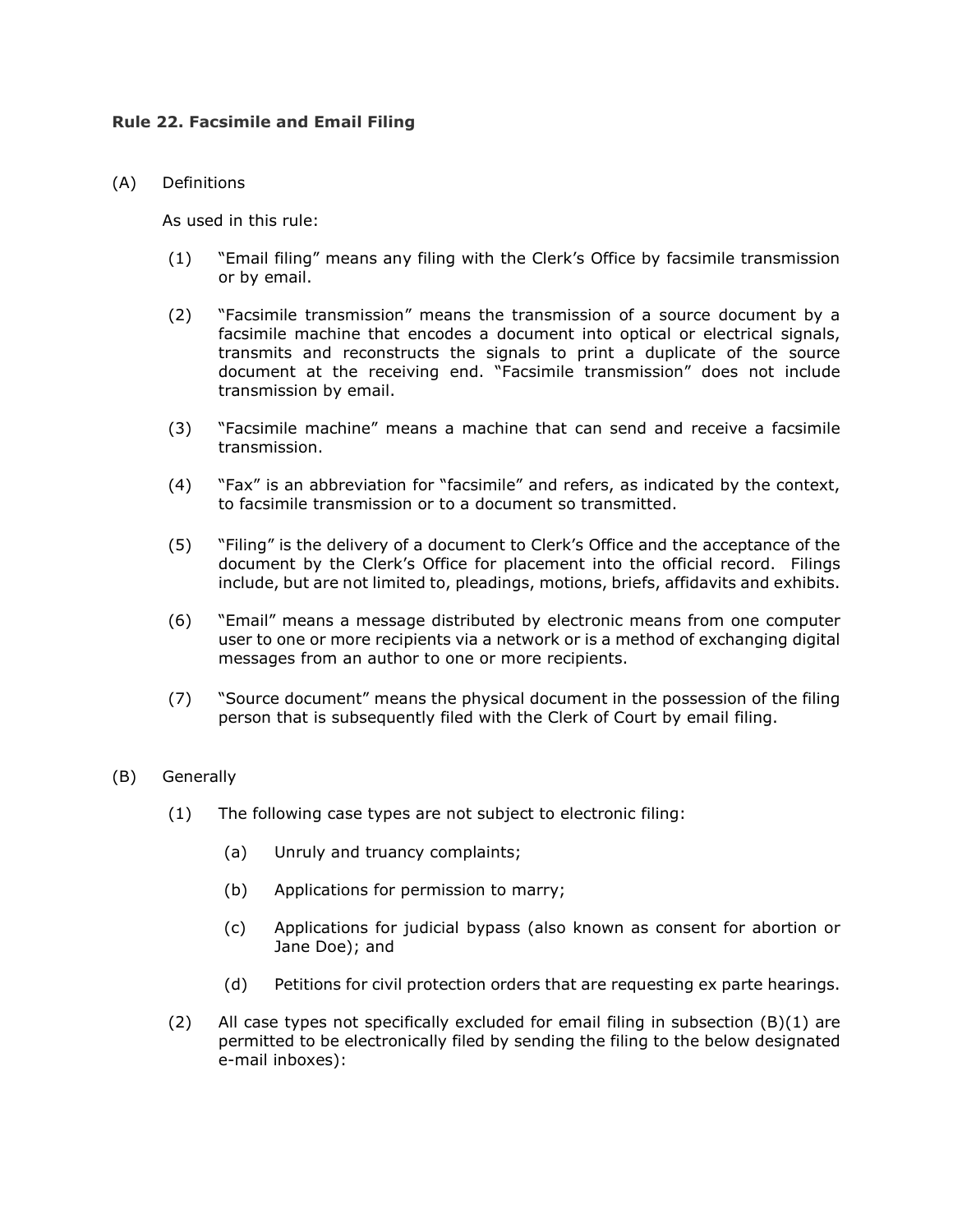- (a) Filings by Assistant Prosecuting Attorneys representing the Cuyahoga County Division of Children and Family Services may be submitted via email to ccdcfsefiling@cuyahogacounty.us. Filings seeking next day shelter care hearings may also be submitted via fax.
- (b) A Certificate of one or more reputable practicing physicians that a child is in need of emergency medical and surgical treatment and the Complaint and Application for Care filed by a representative of the hospital or physician seeking to provide the immediate medical or surgical treatment may be filed via fax.
- (c) Filings by Assistant Prosecuting Attorneys representing the Office of Child Support Services ("OCSS") may be submitted via email to jccsfiling@cuyahogacounty.us. Emancipation terminations filed by OCSS may be submitted via email to jccstermination@cuyahogacounty.us.
- (d) Filings by licensed attorneys or employees of the Court's Probation Department may be submitted via email to eprobation@cuyahogacounty.us.
- (e) Filings by all other persons may be submitted via email to jcelectronicfiling@cuyahogacounty.us.
- (f) For faster subpoena processing, subpoenas may be submitted via email to sm-jjc-subpoenas@cuyahogacounty.us; however filers are still also permitted to send them to the normal email filing inbox that applies to them as set forth above.
- (3) No email shall exceed 10 MB in size. All pages of a document must be fully contained in a single email attachment. All documents electronically filed by email shall be submitted in Portable Document Format (PDF) format. When more than one document is contained within a single email, each document shall be a separate, readily identifiable attachment.
- (4) If the Clerk does not time and date stamp the document and enter it in the case docket, the document shall not be considered filed by the Clerk.

# (C) Original Filing

A document filed and accepted by the Clerk by fax or email shall be deemed the original filing. The person filing a document by facsimile or email is not required to additionally file a paper copy with the Clerk. The person filing the document shall maintain the source document in his or her records and have available for production upon request by the Court, with original signatures as otherwise required by law. The source document shall be maintained by the person making the filing until the case is closed, and all opportunities for post-judgment relief are exhausted.

All documents filed by facsimile and email shall conform to Sup. R. Rule 45(D) regarding omission of personal identifiers. The Clerk's Office is not responsible for redacting personal identifiers or other confidential information not properly redacting by the filing person.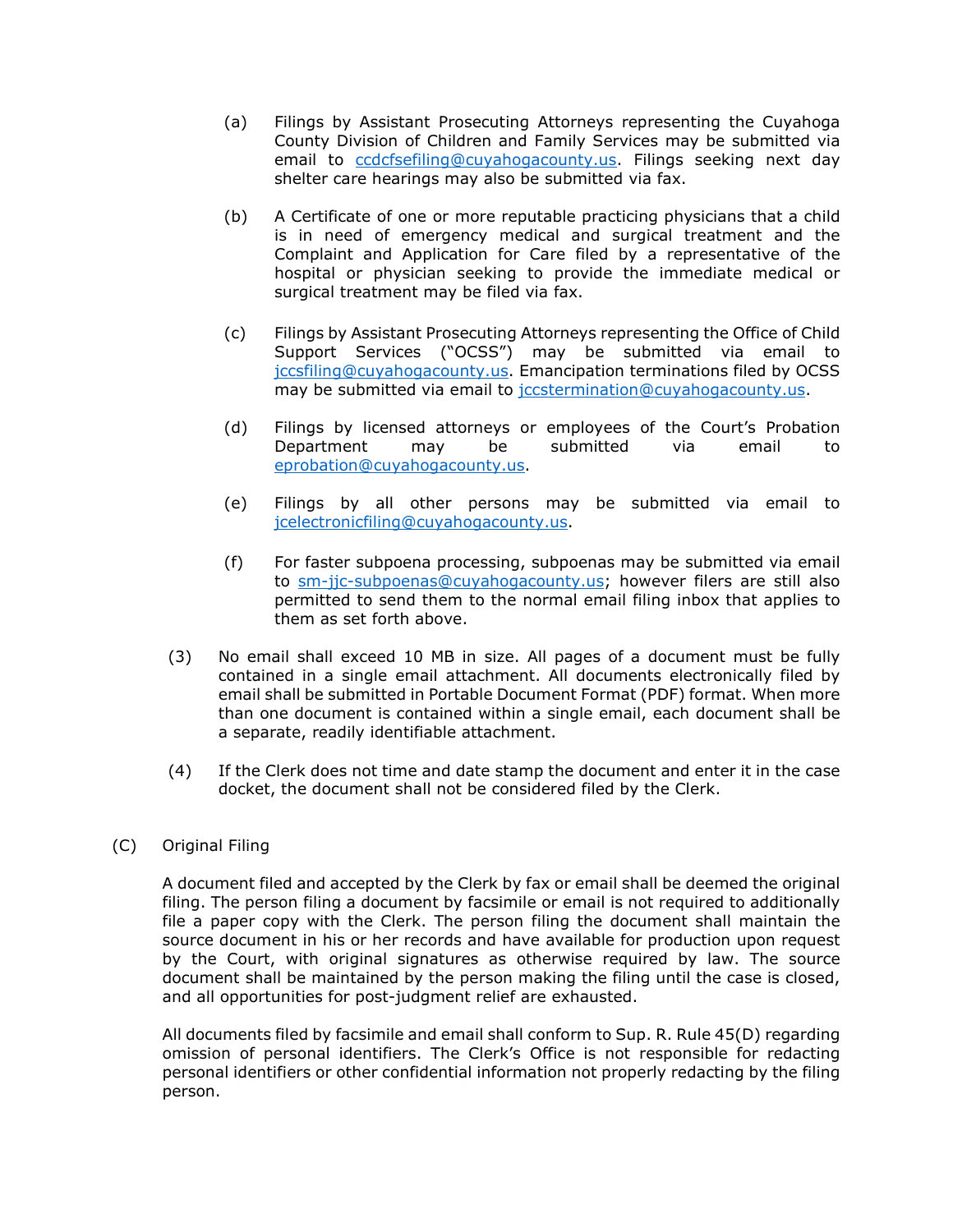## (D) Signature

All documents filed electronically shall be signed. A document may be signed in either of the following ways:

- (1) A handwritten signature manually affixed to the document; or
- (2) A signature line containing a forward slash followed by an "s" followed by a second forward slash and the filing party's name in print (e.g., /s/ John Doe).
- (3) An electronic signature affixed on documents filed by fax or email shall be considered that of the attorney or party it purports to be for all purposes. If it is established that the documents were transmitted without authority, the court shall order the filing stricken.

#### (E) Time of Filing

The Clerk's Office permits electronic filings of documents twenty-four hours per day, seven days per week, including holidays. Filings received outside operating hours will not be reviewed by the Clerk's Office until the next business day. All documents filed by facsimile or email that comply with subsections (F) and (G) and have not otherwise been rejected for any other permissible reason under this Rule or other applicable Rules of Court will be accepted by the Clerk and shall be considered filed with the Clerk's Office as of the date and time the fax or email transmission was received by the Clerk's Office.

Upon acceptance by the Clerk, a document will be considered timely filed, in accordance with any deadlines imposed by the applicable Rules of Court or Order of Court, if it was received on or before 11:59:59 p.m. on the date on which it was due and any costs associated with the filing is paid in full within the time limit set forth in (F), below.

# (F) Filing Fees for email filings

Fees for any documents filed by email shall be assessed pursuant to the Court's current cost schedule. No document filed by email that requires a filing fee shall be accepted by the Clerk for filing until such fees have been paid. As a courtesy, the filing person will be notified via email by the Clerk's Office that a payment for costs is required in the event payment is not made at the time of filing. The email will come from the same email filing inbox the filer submitted the filing to and will be sent to the email address used by the filer to submit an email filing. The filer shall have two (2) business days after notification by the Clerk in which to make payment. Any required payments must be made through the Clerk's Office Cashier. For payment options as well as acceptable forms of payment contact the cashier at (216) 443-3414 or visit our website at http://juvenile.cuyahogacounty.us/en-US/Clerks-Office.aspx and click the "Payment Options and Filing/Motion Fees" link for more information.

# (G) Clerk Review

The Clerk's Office shall conduct a preliminary review of all electronically filed documents for compliance with Rules of Practice and payment of any requisite fees prior to accepting any document for filing.